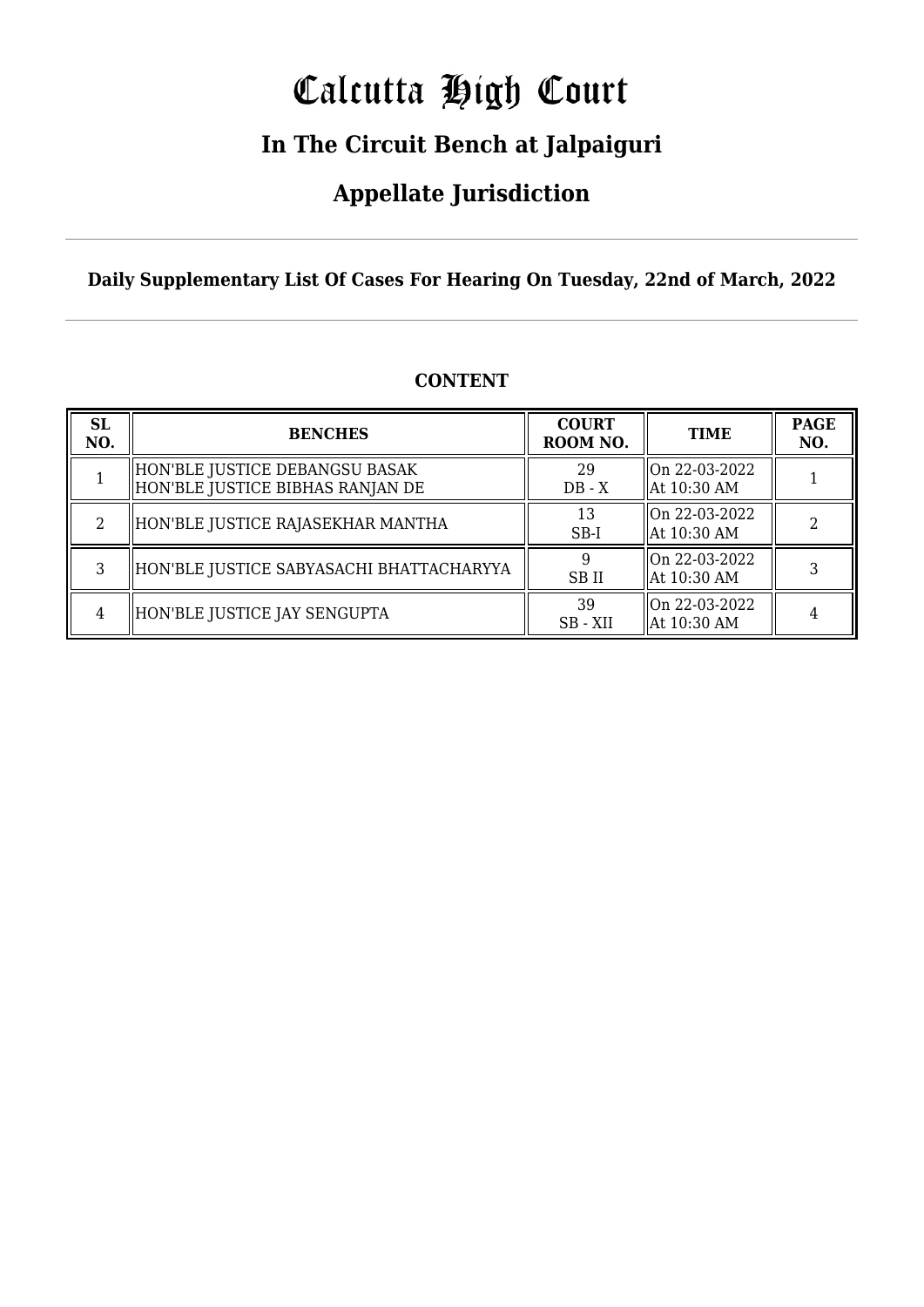

**DAILY CAUSELIST For Tuesday The 22nd March 2022**

**COURT NO. 29**

**DIVISION BENCH (DB - X)**

**AT 10:30 AM**

**HON'BLE JUSTICE DEBANGSU BASAK HON'BLE JUSTICE BIBHAS RANJAN DE (VIA VIDEO CONFERENCE)**

**FROM PRINCIPAL BENCH**

#### **APPLICATION FOR BAIL**

ARNAB SAHA

1 CRM(DB)/68/2022 BISWAJIT ROY

VS State of West Bengal

*(Bench ID-1164 ) 1/1* Page 1 Of 4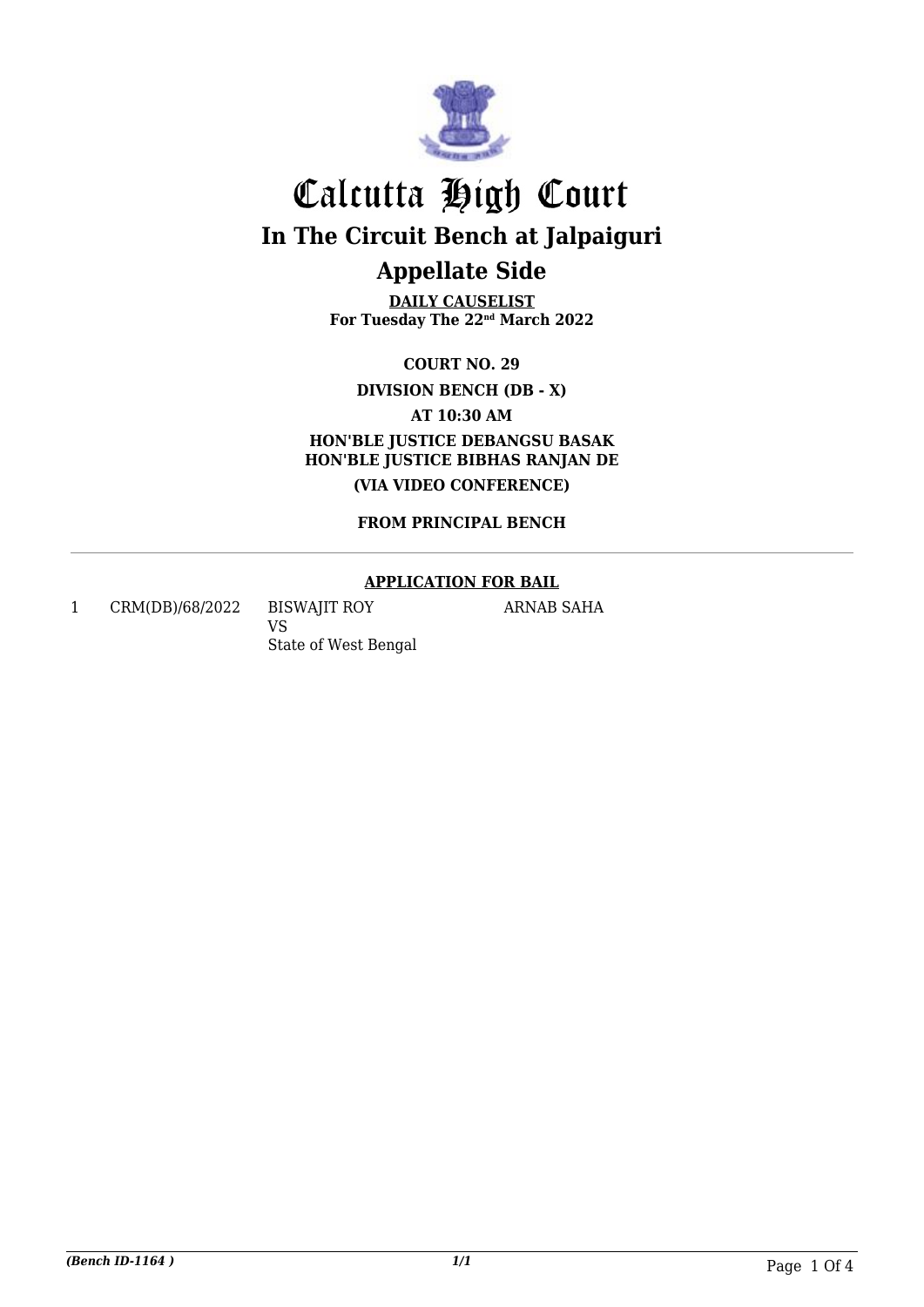

**DAILY CAUSELIST For Tuesday The 22nd March 2022**

**COURT NO. 13 SINGLE BENCH (SB- I) AT 10:30 AM HON'BLE JUSTICE RAJASEKHAR MANTHA (VIA VIDEO CONFERENCE)**

**FROM PRINCIPAL BENCH**

#### **NEW MOTION**

JOYJIT DUTTA

1 WPA/705/2022 CHIRANJIT DUTTA

VS Union of India AND ORS

*(Bench ID-1060 ) 1/1* Page 2 Of 4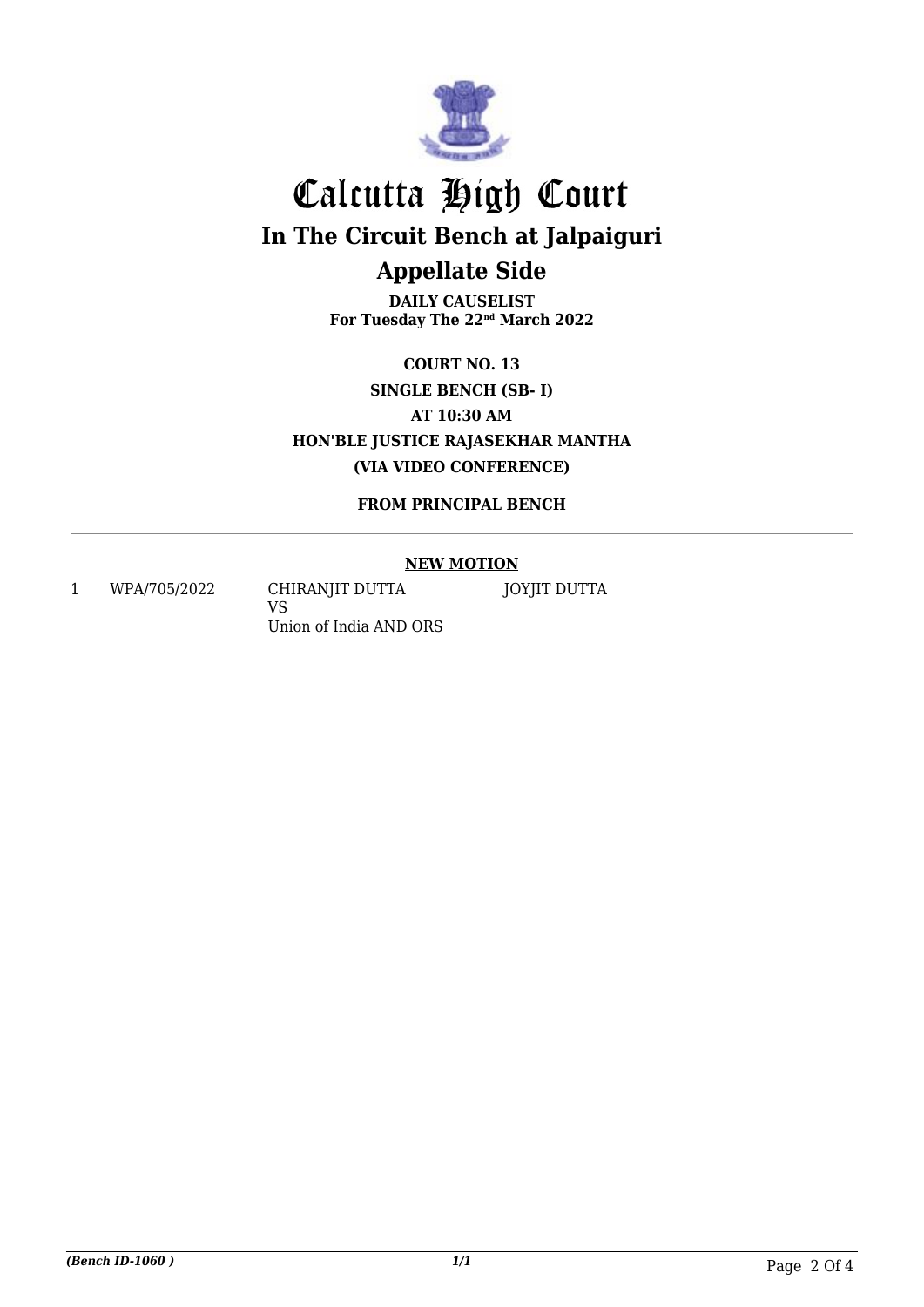

**DAILY CAUSELIST For Tuesday The 22nd March 2022**

**COURT NO. 9 SINGLE BENCH (SB II) AT 10:30 AM HON'BLE JUSTICE SABYASACHI BHATTACHARYYA (VIA VIDEO CONFERENCE)**

**FROM PRINCIPAL BENCH**

#### **NEW MOTION**

DHANANJAY NAYAK

1 WPA/688/2022 ALI KHATIRUL

VS STATE OF WEST BENGAL AND ORS.

*(Bench ID-1010 ) 1/1* Page 3 Of 4